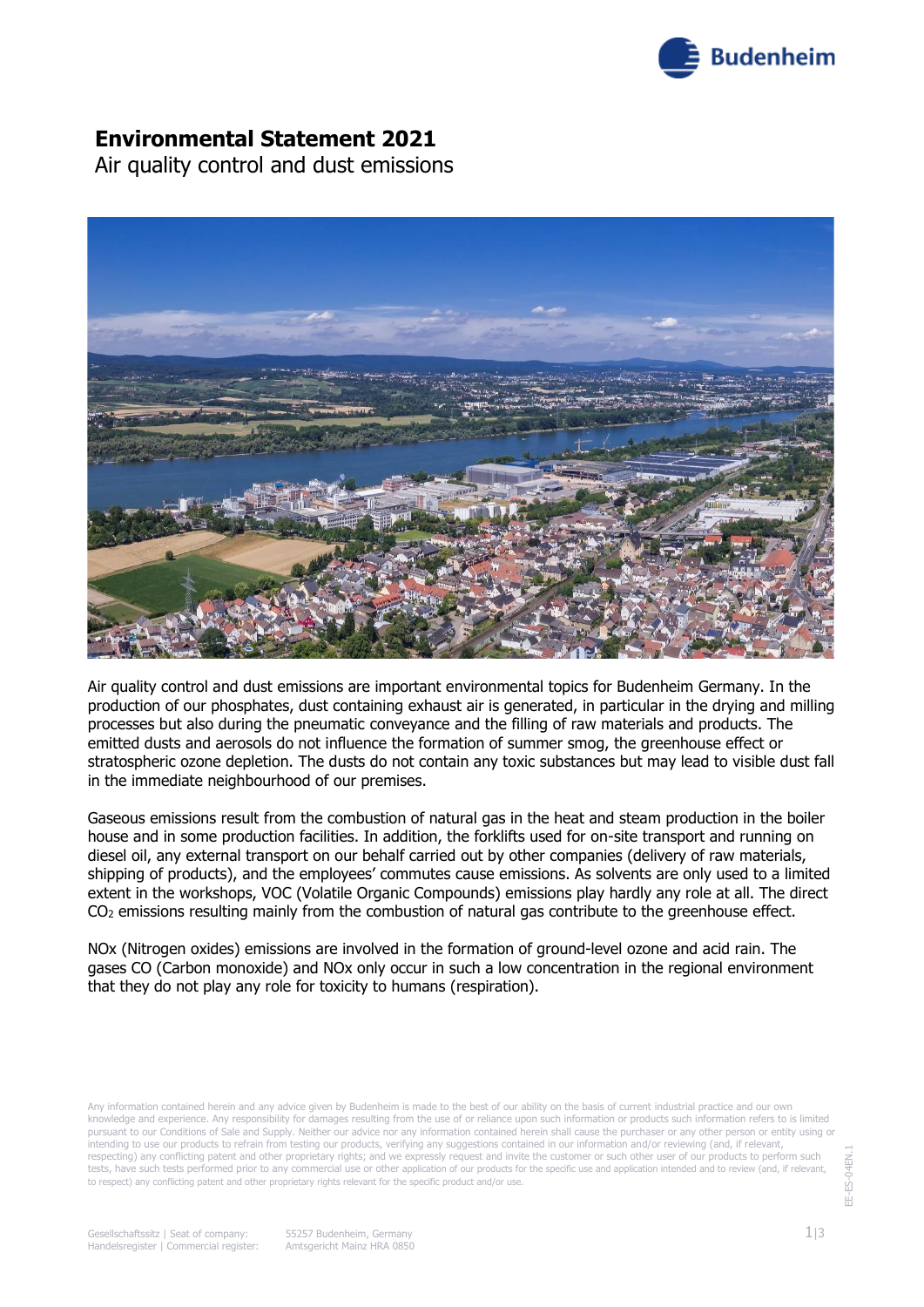

# **Environmental Statement 2021**

Air quality control and dust emissions

All production facilities are subject to the legal regulations of the Federal Immission Control Act and the associated state laws and ordinances and have to meet the resulting requirements. In addition, strict requirements for facilities subject to approval are stipulated in the notifications of permission.

### **Always state-of-the-art**

Our EHS management system ensures that in new production facilities only the latest exhaust air purification technology is used. The existing exhaust air purification facilities have been optimised by a number of improvements in the past few years. Budenheim uses fabric filters and wet scrubbers for exhaust air purification. The fabric filters have a retention capacity of more than 99.999 per cent.

For exhaust air with temperatures above 250 °C, wet scrubbers, mostly with an upstream cyclone, are used. The water loaded with phosphate dust from the wet scrubbers is completely returned into the production cycle (apart from a small fraction which escapes into the atmosphere in the form of water vapour). All relevant filters, cyclones and wet scrubbers are regularly inspected and checked for their operability by trained employees. At least once per year, preventive maintenance is carried out.

This way we can ensure that the legal requirements on emission control are fulfilled and the actual values achieved definitely meet or even fall below those stipulated in the notifications of permission. The positive development becomes particularly apparent in the reduction of dust emissions by a total of almost 80 per cent which has been achieved since 1994.

Since 2009 the yearly amount of dust emissions has been about 12 tons. The variations around that level by yearly comparison are caused by slightly different runtimes of our plants. For gaseous emissions as well we have been able to reduce the CO2, CO, and NOx emissions since 1994 by optimising production processes and modernising steam production.

### **Emission control everywhere**

In order to keep in-company transport-related emissions as low as possible, all main raw materials are transported to the production facilities via pipelines using pumps or pneumatic conveyance. Only special raw materials in small packaging units are transported by forklifts. The forklifts are battery-powered or running on diesel oil. All diesel forklifts are equipped with a filter system to reduce emissions.

We also make sure that emissions are minimised in external transport. Our main raw materials phosphoric acid, caustic soda solution and caustic potash solution for example are shipped using water transport, which, compared to road and rail, is least harmful to the environment. All other raw materials are delivered by lorry.

Our products are also shipped by forwarding companies. Our guideline for forwarders includes the request to use safe, low-pollutant, low noise and energy-saving transport vehicles.

Any information contained herein and any advice given by Budenheim is made to the best of our ability on the basis of current industrial practice and our own knowledge and experience. Any responsibility for damages resulting from the use of or reliance upon such information or products such information refers to is limited pursuant to our Conditions of Sale and Supply. Neither our advice nor any information contained herein shall cause the purchaser or any other person or entity using or intending to use our products to refrain from testing our products, verifying any suggestions contained in our information and/or reviewing (and, if relevant, respecting) any conflicting patent and other proprietary rights; and we expressly request and invite the customer or such other user of our products to perform such tests, have such tests performed prior to any commercial use or other application of our products for the specific use and application intended and to review (and, if relevant, to respect) any conflicting patent and other proprietary rights relevant for the specific product and/or use.